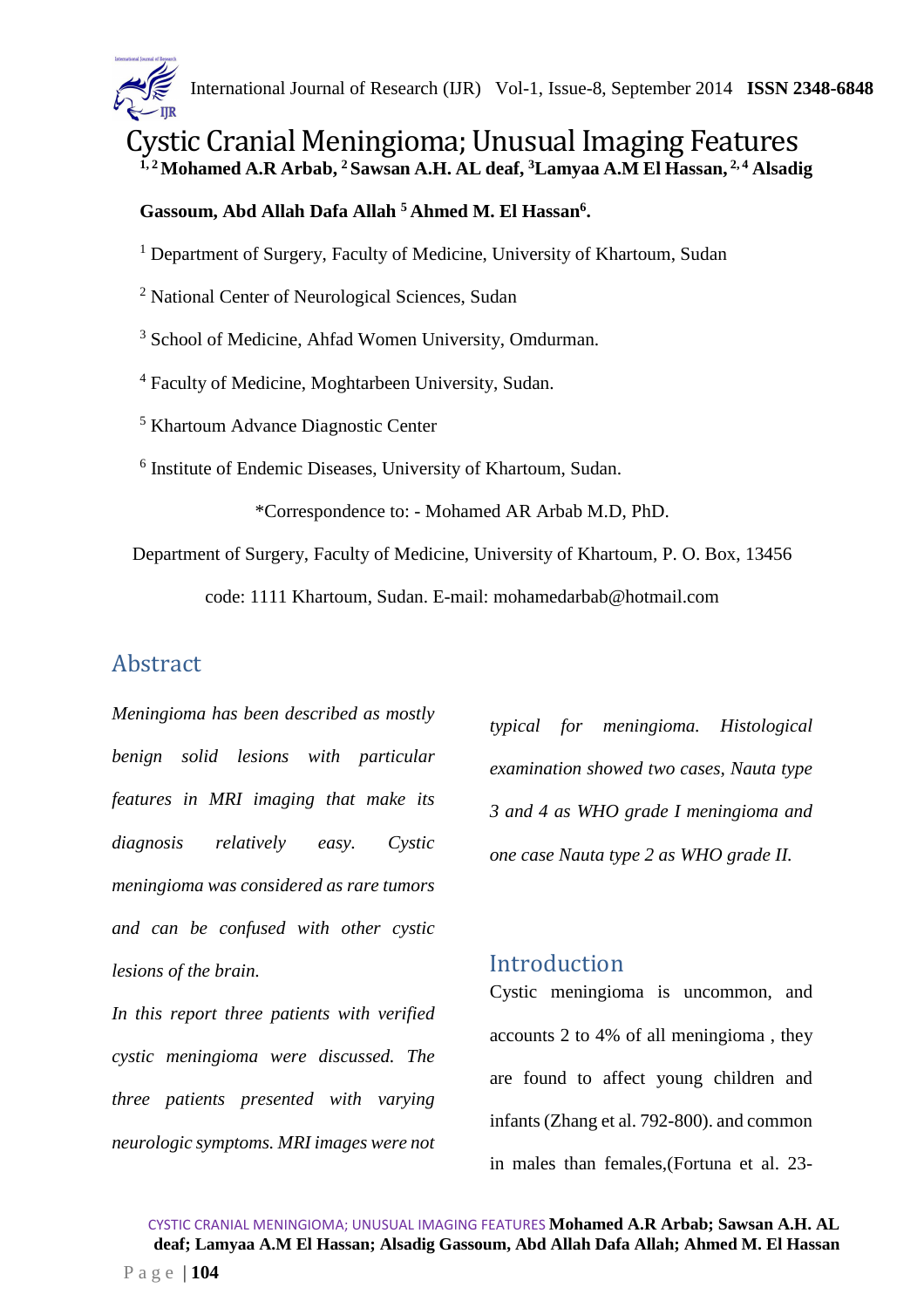

30). Radiologically they mimic hemangioblastomas, pilocystic astrocytoma and cystic schwannoma. Pathological examination seems to be the appropriate tool to reach the final diagnosis. (Carvalho et al. 284-89).

In this study, we report three cases of cystic meningioma operated upon in the National Center for Neurological Sciences. Brain MRI features in all patients were suggestive of non meningial tumors. Histological and immunohistchemical diagnosis of cystic meningioma was made.

## Case 1

A 70- years -Sudanese male, known hypertensive, with history of generalize convulsions for three years, has been treated as epilepsy. One and halve year before his presentation, he developed headache and slowly progressing hearing loss in the right ear, few months before his admission, he developed unsteady gait with inability to walk.

Neurological examination revealed, conscious patient, there was sensori-neural hearing loss right ear and right hemiparesis (power grade 4).

MRI brain showed solid and cystic lesion in the right CPA (case 1).

Patient under went surgery, through sub occipital retro- mastoid crainectomy. Multiple cystic lesions containing oily like fluid were found. Total resection of the cysts was achieved.

Microscopically the tumor showed cysts lined by cuboidal cells with underlying nets of meningiothelial cells, the tumor is positive for EMA and progesterone, Ki67.and P53 immunostaining was performed. The diagnosis of cystic meningioma WHO grade 1 was made (Fig 1).

#### Case 2

This is otherwise healthy 40- years-Sudanese female, presented to Neurosurgery referral clinic, with history of chronic headache, 4 months before her presentation she developed nausea and attacks of dizziness.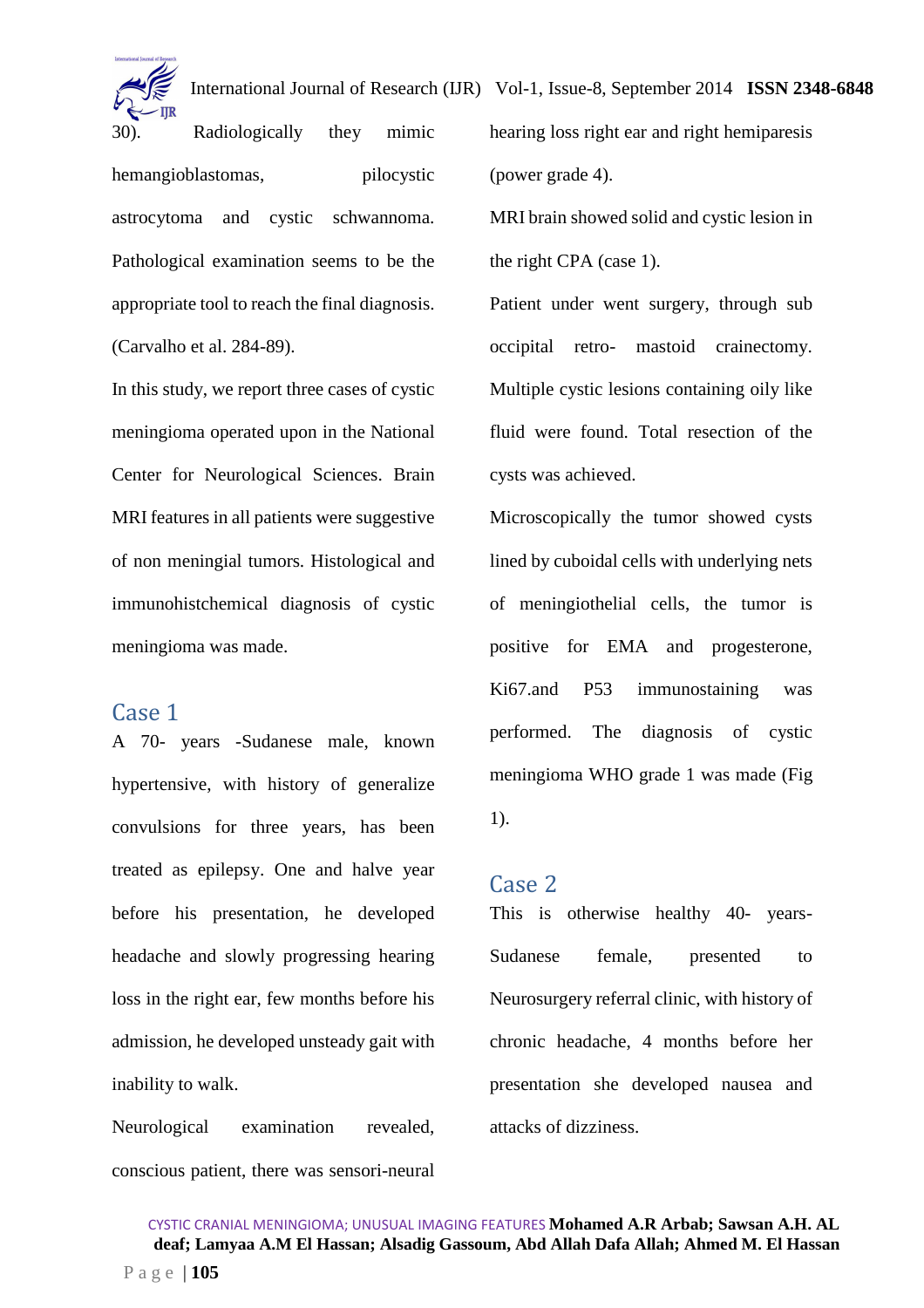International Journal of Research (IJR) Vol-1, Issue-8, September 2014 **ISSN 2348-6848** Neurological examination revealed no MRI brain showed large left fronto-parietal

abnormality.

MRI brain showed midline extra axial cystic lesion with solid mural component arising from the planum sphenoidale. (Case 2)

Through right sub frontal craniotomy, a small basal anterior fossa cyst that contained milky like fluid and compressing the olfactory nerve was found. The cyst and the mural nodule were totally removed.

Microscopically there was a cyst lined by cuboidal cells with meningiothelial cells. The tumor was positive for EMA and progesterone, Ki67 immunostaining was done. Accordingly, the final diagnosis was cystic meningioma WHO grade 1.

## Case 3

A 10 years- old child, presented to Neurosurgery clinic with history of rapidly progressing headache, generalize convulsions and failing vision that ended in total blindness. Clinical examination showed depressed child, with bilateral optic atrophy.

cystic mass (Case 3). The patient underwent surgical resection

through left fronto- parietal craniotomy, a cyst containing oily like fluid with mural nodule was found and excised totally.

Microscopically, sections showed, a tumor composed of spindle shaped and polygonal cells with dark nuclei. The polygonal cells showed cytoplasm vacuoles. The nuclei showed variation in size with some large hyperchromatic bizarre nuclei. There was a small focus of necrosis and scattered mitosis, with cystic change. The underlying brain tissue showing gliosis.The tumor was positive for EMA and progesterone and negative for G-FAP. The brain tissue was positive for G-FAP.The diagnosis of cystic WHO grade 11 meningioma was made. Figs. (2, 3, 4 and 5).

## **Discussion**

Meningioma is a common primary intracranial neoplasm and accounts for 20 % (Pitkethly et al. 539-44). The use of the MRI has improved the anatomical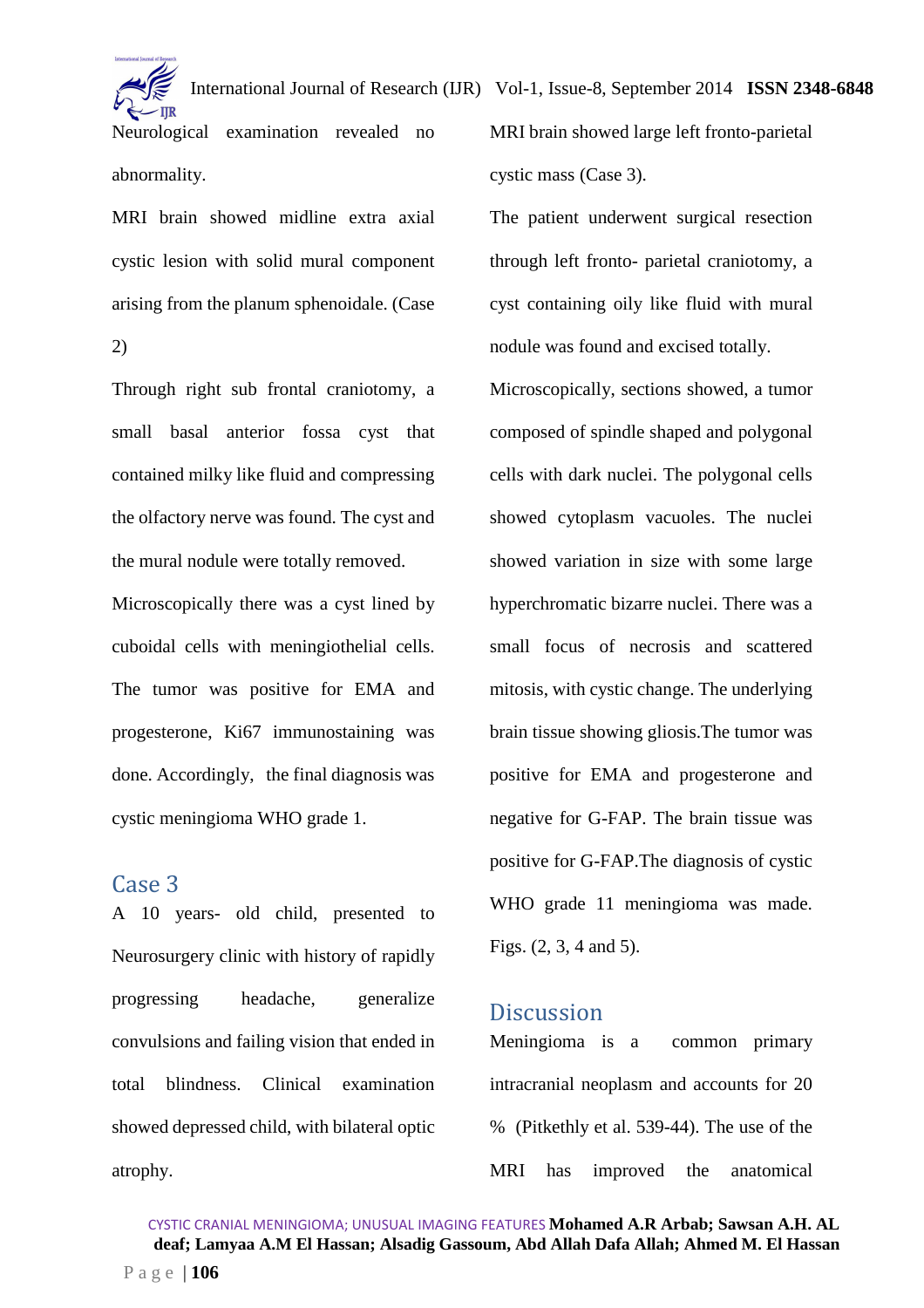localization and can predict the histological subtypes. The images may show variable signals, the most common are iso to hyper intense on T1-weight image and hyper intense on T2- weight images and they show various enhancement after giving Gadolinium contrast that ranges from well to heterogeneous,(Atlas et al. 243-47). However with this improvement technology the identification between the cystic meningioma and other brain neoplasms is uncertain, (Chen et al. 10-19). The exact mechanism of cyst formation is unknown, however, some have been proposed, these include cyst degeneration of the tumors, fluid secretion from the meningioma or entrapment of the cerebrospinal fluid adjacent to the tumor. (Buetow, Buetow, and Smirniotopoulos 1087-106),

MRI diagnostic criteria of cystic meningioma include extra axial mass, with dural tail and enhancement of nodular part, Fortum A, Ferrorte L. Nauta et al classified cystic meningioma into four types according to the site of the cyst as follows: I/ centrally located intra mural cyst with the meningioma, II/ peripherally located intra mural cyst with the meningioma, III/ cyst located with the adjacent brain parenchyma and IV/ the cyst located between the meningioma and the adjacent brain. According to Nauta types, the three cases of cystic meningioma reported in this study were types 111 and 1V.

 In one of our cases the presence of nodular part within the cyst made the diagnosis of hemangioblastoma a possible option as in case 3, yet the anatomical site is unfavorable since hemangioblastoma is more in the cerebellum in up to 86% of cases (Ho et al. 1343-52).

The pathology of intracranial cystic lesions, may include cysts that are lined by epithelial , ependymal or meningiothelial cells, or may be due to cysts that contain keratin like dermoid and epidermoid cysts , hence the radiological diagnosis of dermoid cyst was made in case 2.Moreover,the formation of cyst in Nauta type IV may be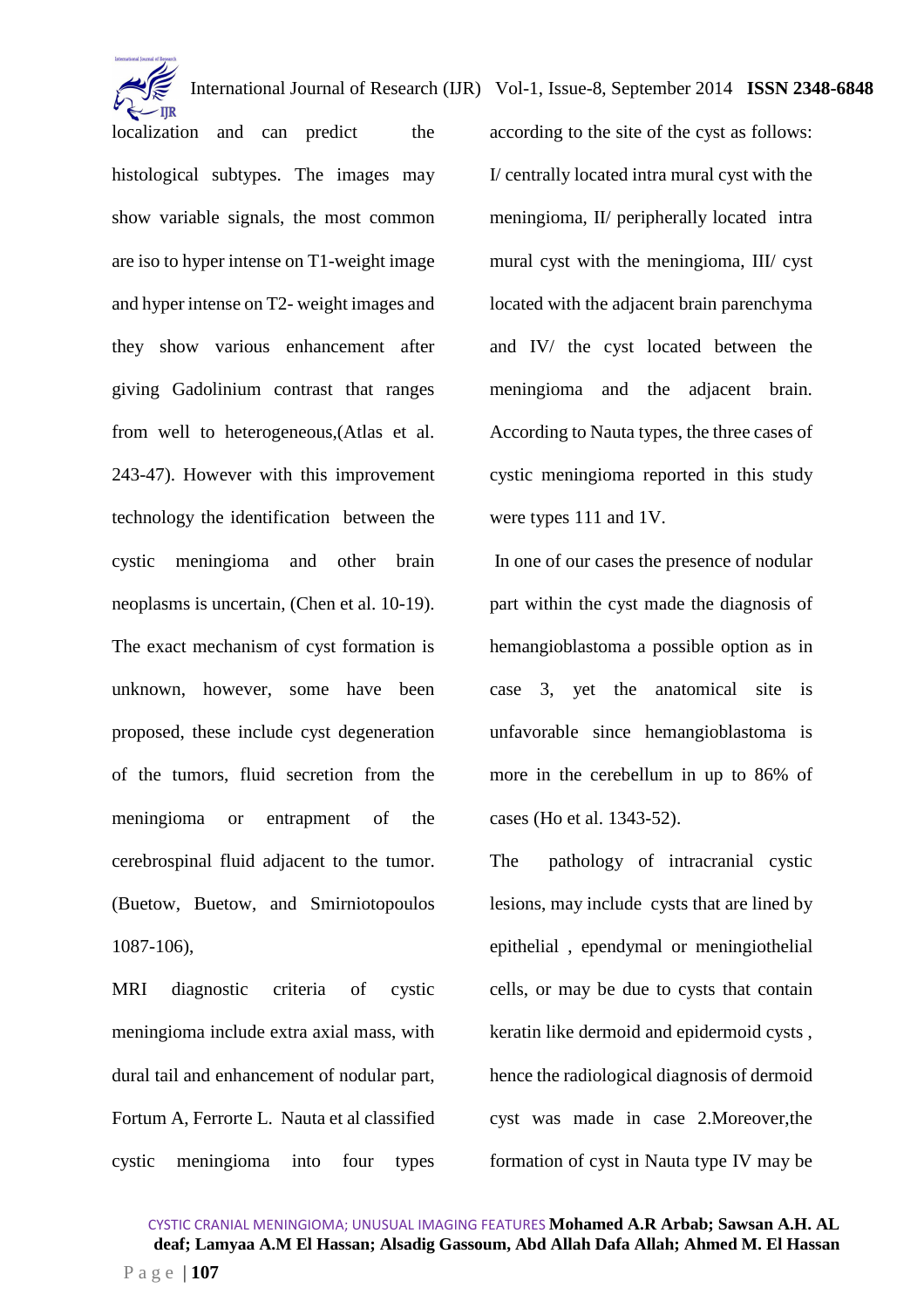

due to entrapment of cerebrospinal fluid (CSF), as seen in case 1, where the clinical course of the disease in this patient made the diagnosis of cystic schwannoma most likely. The small peripherally located cyst is more common in cystic meningioma, and the true cystic one is rare as seen in our cases**.** 

In conclusion, cystic meningioma though rare, is to be considered in patients with cystic brain lesions. The MRI features are not always characteristic for meningioma. Attempt for total resection and removal of the cyst wall are to be considered to lessen the incidence of tumor recurrence.



**Case 1 A,** It showed an extra axial infratentorial right cerebellpontine angle mixed mass lesion of solid and lobulated cystic components, funnel shaped part of the mass is seen projecting into the internal auditory meatus (IAM), associated small per focal edema, there is mass effect with compression of the adjacent brain stem,

### **A** B C

cerebellar peduncle and right cerebellar hemisphere and partial effacement of the fourth ventricle result in tension hydrocephalus. **B**, (FLAIR), the mass demonstrate high signal while the solid part shows intermediate signal, after IV contrast .**C**, there is ring enhancement of the cyst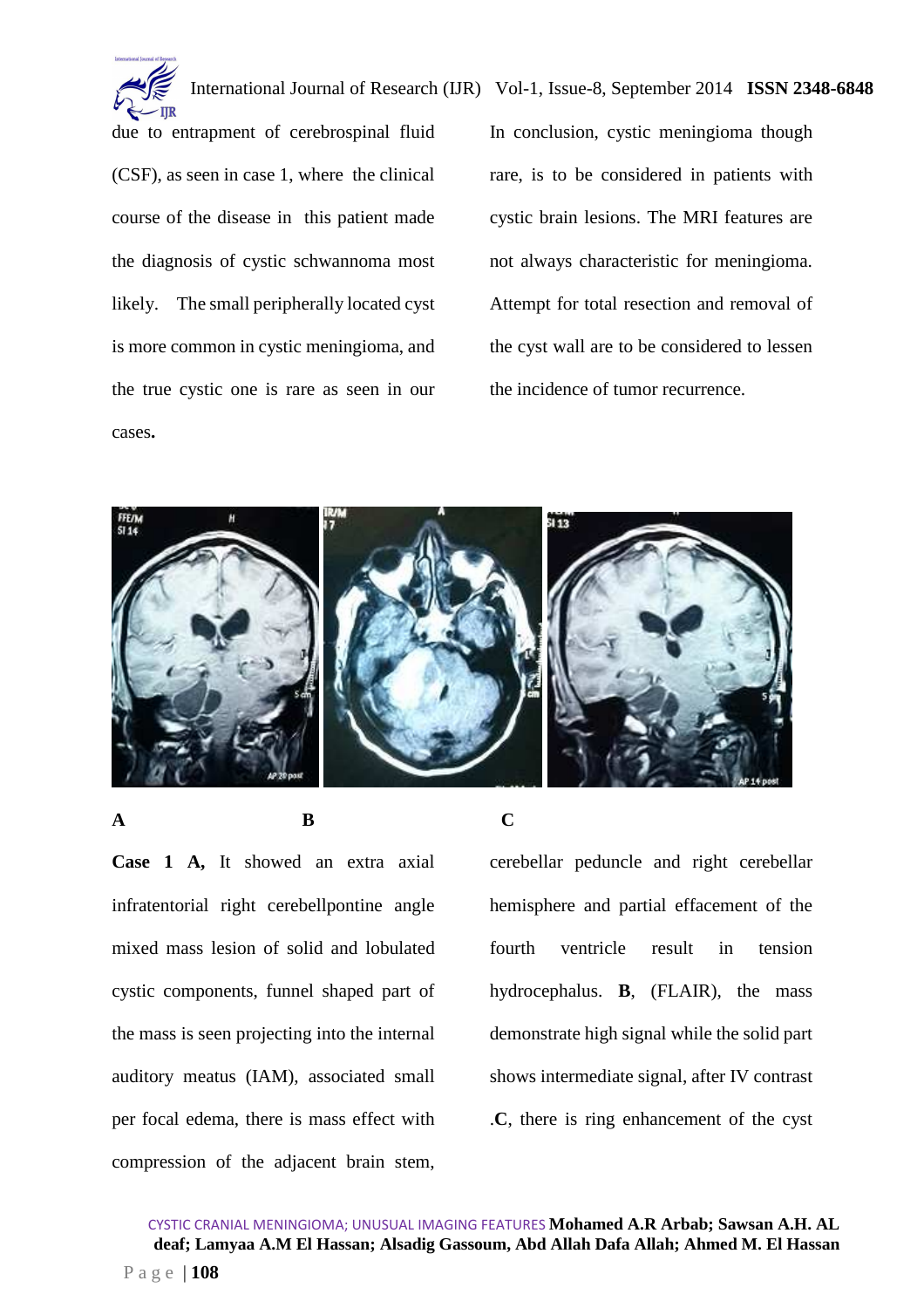wall and diffuse enhancement of the

nodular part.





**A B** 







**C D** 

Case 2. **A**, showed an extra axial cystic mass lesion with small mural solid component, it arises in the floor of the anterior cranial fossa, at the approximately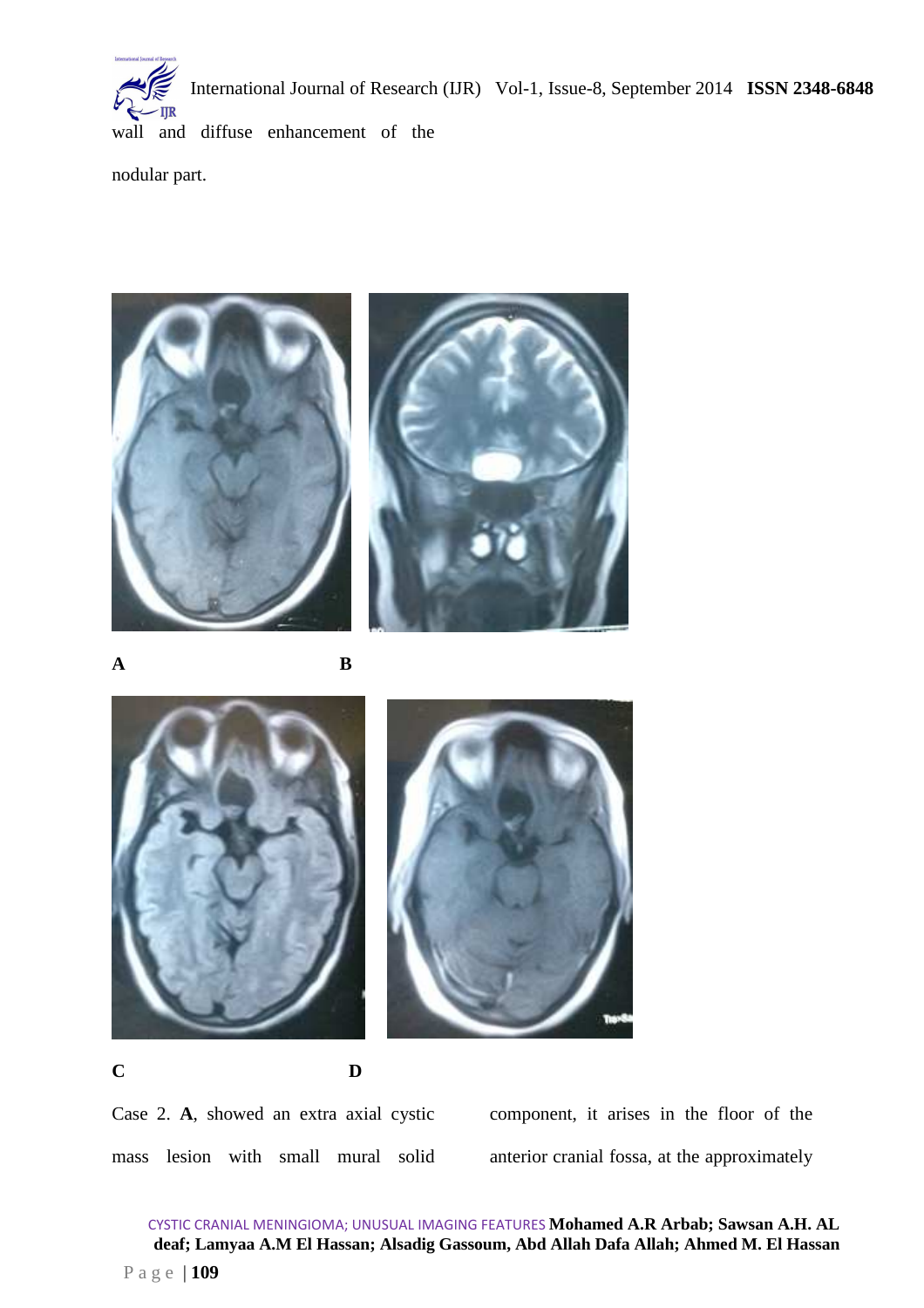

midline, extending from planum sphenoidale to end posterior to crista galli. It measures in AP dimension about 2.5 cm and vertically 1.5 cm. The bulk of the mass is on the right side, but part of it crosses the midline. The rectus gyrus of the right frontal lobe is elevated by the mass.The cyst par demonstrates signals intensity of pure fluid, while the nodule is of grey matter signals on T1 and little higher on FLAIR and T2 .**B** and **C** respectively. It showed faint post contrast enhancement in its solid part while the wall is nonenhancing **D**.





**A B** 



CYSTIC CRANIAL MENINGIOMA; UNUSUAL IMAGING FEATURES **Mohamed A.R Arbab; Sawsan A.H. AL deaf; Lamyaa A.M El Hassan; Alsadig Gassoum, Abd Allah Dafa Allah; Ahmed M. El Hassan**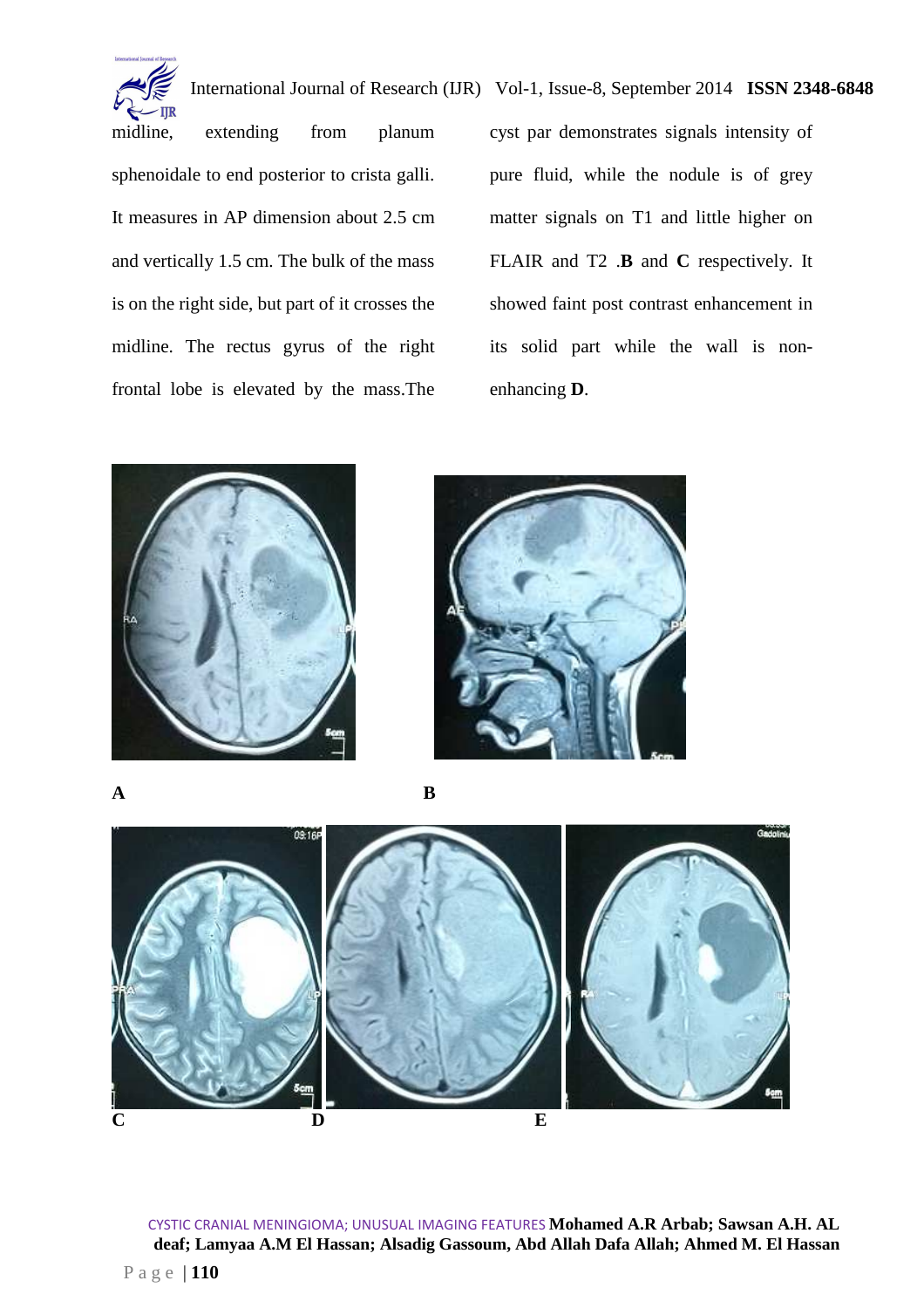

**Case** 3. **A** and **B** showed extra axial cystic mass lesion with small lobulated mural solid component, it measures about 5.5cm vertically, 6.0 cm transversely and 7.0 cm in AP dimension.

The mass exert mass effect on the adjacent brain tissue, shift of the midline to contra lateral side causing compression effect on the infra tentorial structures with the resultant of trans foramina tonsil hernation.It showed low signal on T1in the cystic part and iso-intense to the gray matter in the solid part. In T2 the cystic part shows high signal and heterogeneous high signal in the solid part **C**. On FLAIR **D**, the cystic part showed intermediate high signals, may be due to high cellularity and protein content, while the solid part showed high signal. On post contrast **E** the solid part showed avid and homogenous enhancement, while the cystic part there is ring enhancement.



Fig.1, Left side shows Ki 67 labeling index 1-5%, in mixed meningioma, Cases 1 and 2.Right side shows Ki67 labeling index 16-20% in atypical meningioma, case 3.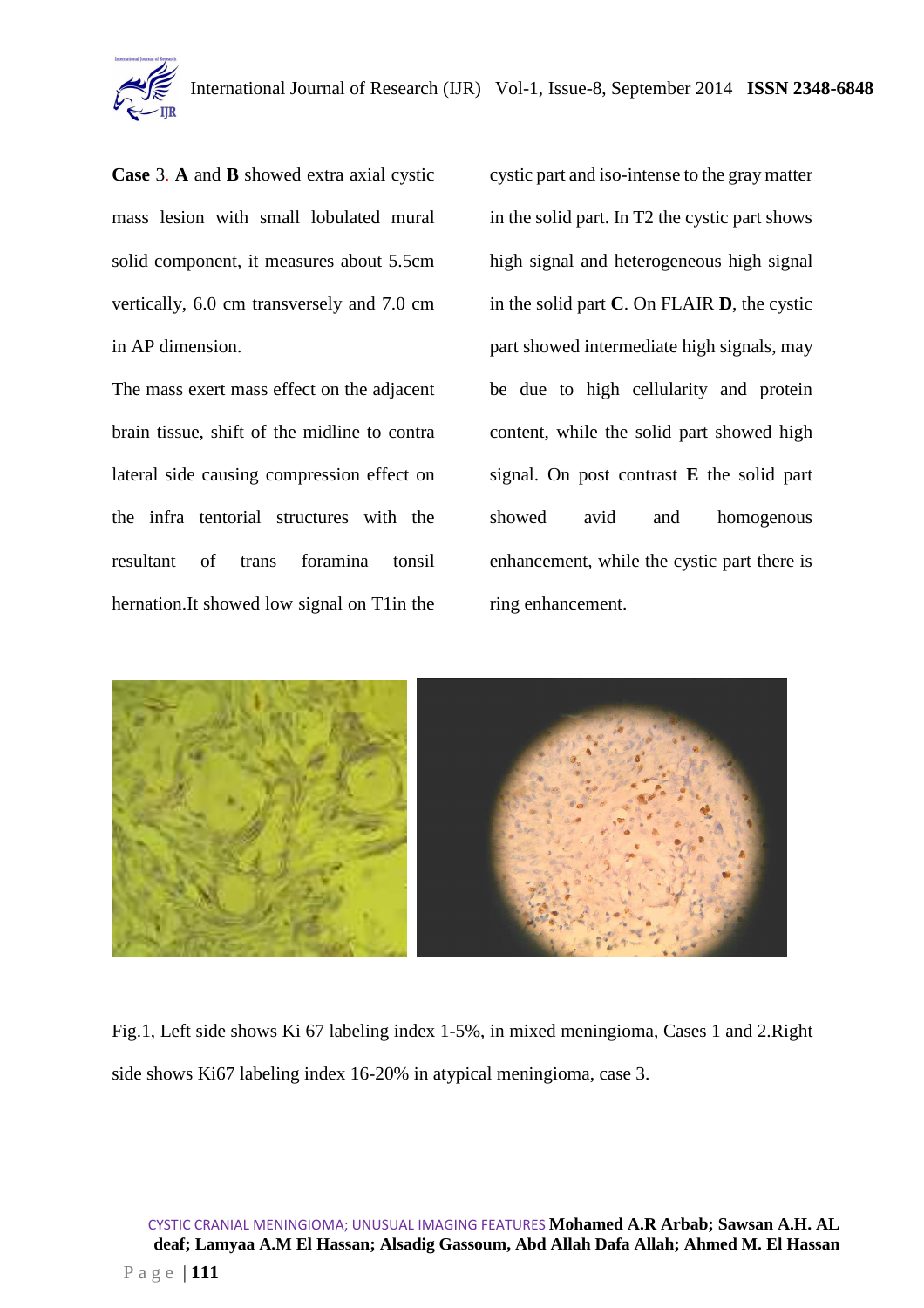

Fig. 2 Left side Shows tumor consisting of spindle shaped cells with dark nuclei, some are large and hyper chromatic, the center of the field shows early cystic change. The

right side shows spindle shaped and polygonal cells, the latter with large cytoplasmic vacuoles. Note the cystic change (arrow) (H&E X40)



Fig. 3 Left side shows an area of gliosis deep to the meningioma. Note the degenerated neurons and edema. The right side showed junction between the



meningioma (Top right) and the gliosis (Bottom left) (H&E X40).

### **Fig. 4 Showed**

CYSTIC CRANIAL MENINGIOMA; UNUSUAL IMAGING FEATURES **Mohamed A.R Arbab; Sawsan A.H. AL deaf; Lamyaa A.M El Hassan; Alsadig Gassoum, Abd Allah Dafa Allah; Ahmed M. El Hassan**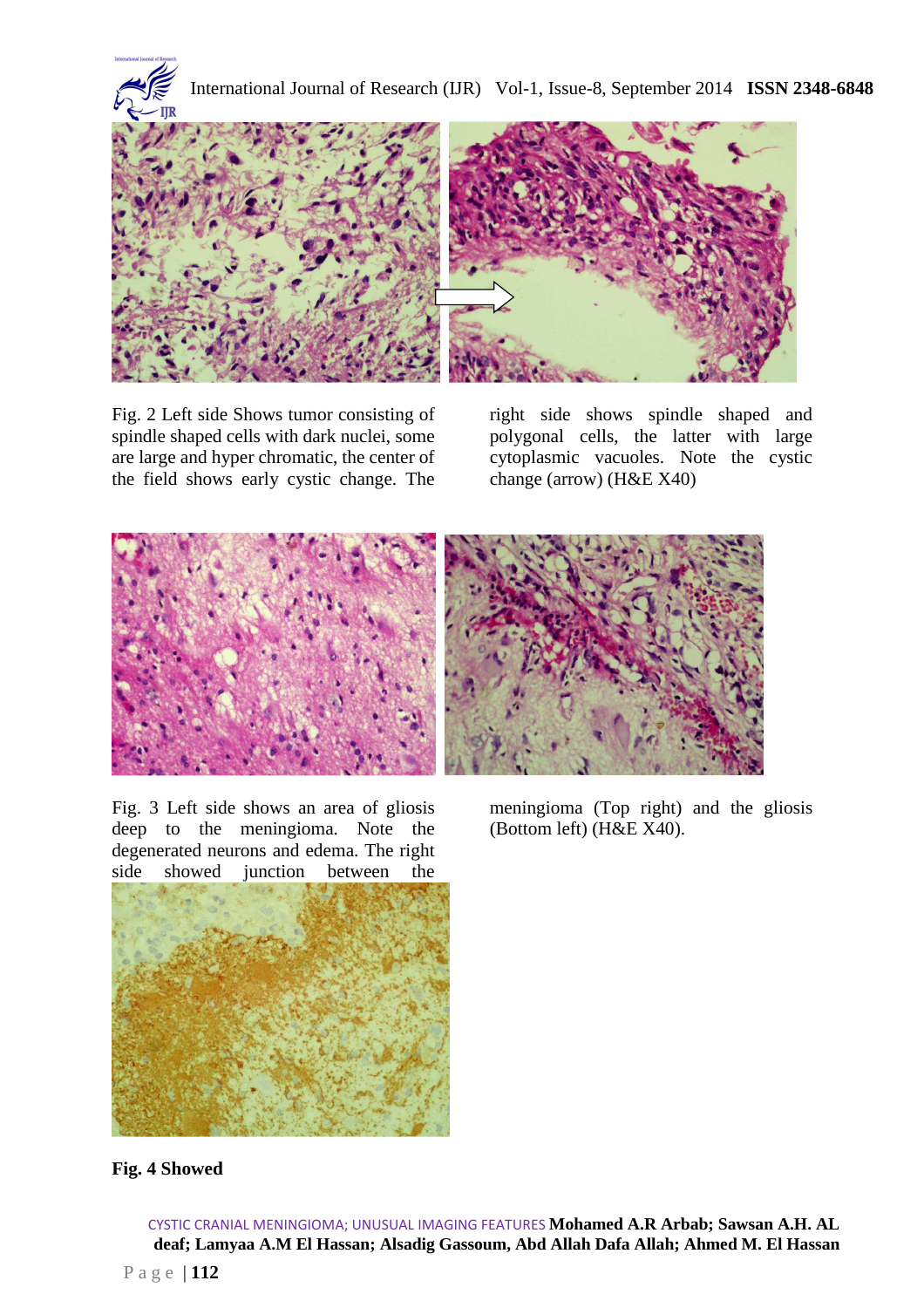- **The major part of the slide shows gliosis positive for G-FAP**
- **In the top left part the meningioma is negative for G-FAP (Immunoperoxidase X40)**



**Fig. 5 Showed meningioma section positive for EMA (left) and positive for progesterone (right) Immunoperoxidase X40.** 

## Reference List

- Atlas, S. W., et al. "Internuclear ophthalmoplegia: MR-anatomic correlation." AJNR Am.J.Neuroradiol. 8.2 (1987): 243- 47.
- Buetow, M. P., P. C. Buetow, and J. G. Smirniotopoulos. "Typical, atypical, and misleading features in meningioma." Radiographics 11.6 (1991): 1087-106.

Carvalho, G. A., et al. "Cystic meningiomas

resembling glial tumors." Surg.Neurol. 47.3 (1997): 284-89.

- Chen, T. Y., et al. "Magnetic resonance imaging and diffusion-weighted images of cystic meningioma: correlating with histopathology." Clin.Imaging 28.1 (2004): 10-19.
- Fortuna, A., et al. "Cystic meningiomas." Acta Neurochir. (Wien.) 90.1-2 (1988): 23-30.
- Ho, V. B., et al. "Radiologic-pathologic correlation: hemangioblastoma."